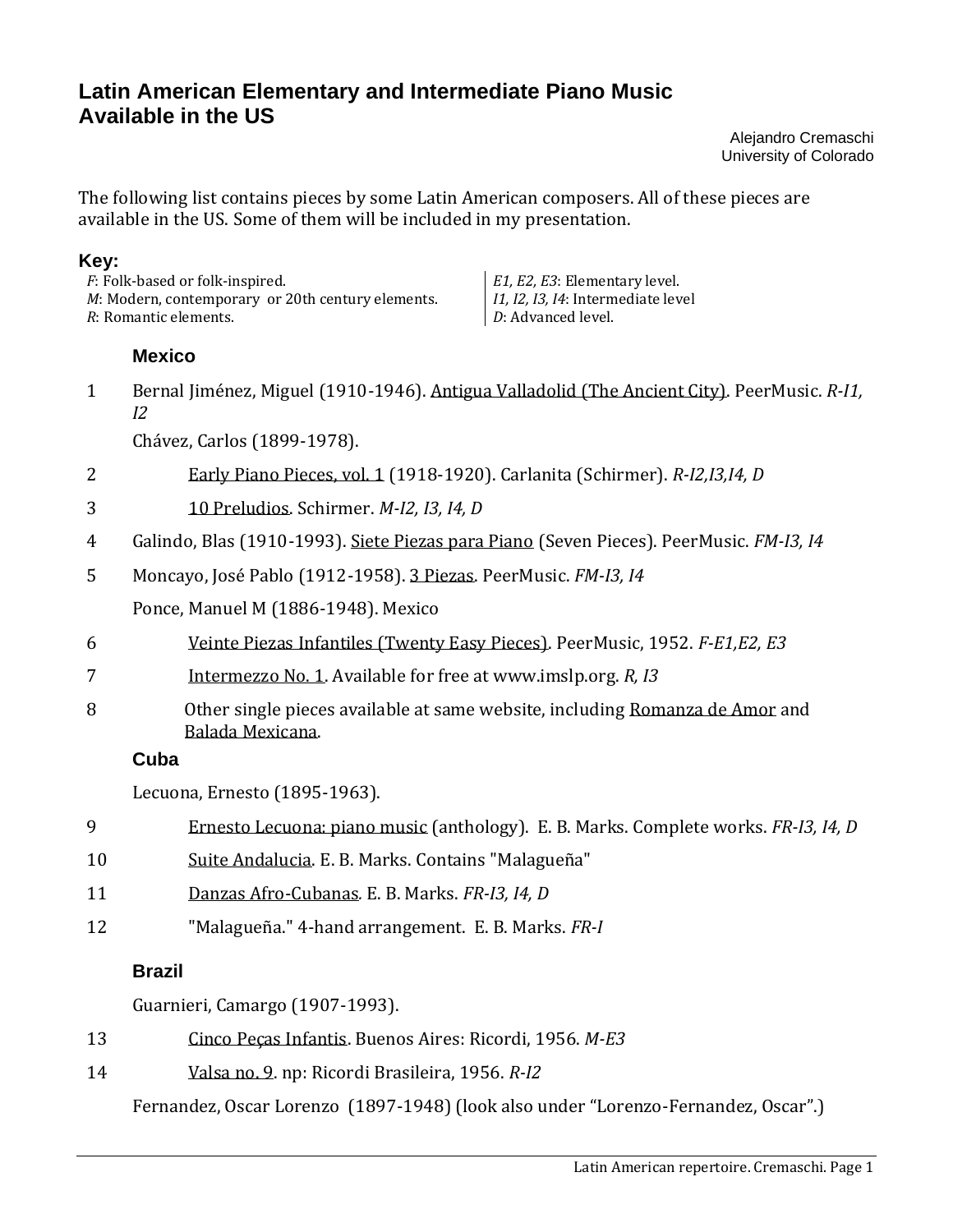| 15 | Suite on 5 notes. PeerMusic, 1944. E1,E2                                                                                                                                                                                 |  |
|----|--------------------------------------------------------------------------------------------------------------------------------------------------------------------------------------------------------------------------|--|
| 16 | Pequena Serie Infantil. Sao Paulo: Ricordi Brasileira, nd. F-E3                                                                                                                                                          |  |
| 17 | Dolls. PeerMusic, 1945. FM-E3                                                                                                                                                                                            |  |
| 18 | Yaya the Doll. PeerMusic, 1946. F-E3                                                                                                                                                                                     |  |
| 19 | Children's Visions. PeerMusic, 1942. RM-I1, I2                                                                                                                                                                           |  |
| 20 | First and Second Brazilian Suites. PeerMusic. FR-I3, I3, D                                                                                                                                                               |  |
|    | Nazareth, Ernesto (1863-1934).                                                                                                                                                                                           |  |
| 21 | Brazilian Tangos and Dances. Van Nuys: Alfred, 1997. FR-I2, I3                                                                                                                                                           |  |
| 22 | A Collection of his Finest Piano Works. San Francisco: GSP, [no date]. FR-I2, I3, D                                                                                                                                      |  |
| 24 | Nepomuceno, Alberto (1864-1920). Prece. np: Ricordi Brasileira, 1972. R-I3                                                                                                                                               |  |
|    | Pinto, Octavio (1890-1950).                                                                                                                                                                                              |  |
| 25 | Children's Festival. New York: Schirmer, 1941. RM-E3, 11                                                                                                                                                                 |  |
| 26 | Scenas Infantis (Memories of Childhood). New York: Schirmer, 1932. RM-I2, I3                                                                                                                                             |  |
| 27 | Rebello, Arnaldo. A Menininha da Rosa. np: Ricordi Brasileira, 1972. F-E2                                                                                                                                                |  |
|    | Heitor Villa-Lobos (1887-1959)                                                                                                                                                                                           |  |
| 28 | Heitor Villa-Lobos. Piano Music. Mineola: Dover, 1996. (From I1 through D)                                                                                                                                               |  |
| 29 | Histórias de Carochinha (Fairy Tales). R-11, I2                                                                                                                                                                          |  |
| 30 | Prole do Bebê (The Baby's Family). FM-14, D                                                                                                                                                                              |  |
| 31 | Second Suite for Children. R-11                                                                                                                                                                                          |  |
| 32 | Brinquedo de Roda. New York: PeerMusic, 1955. F-E2                                                                                                                                                                       |  |
| 33 | Petizada. New York: PeerMusic, 1954. F-E2                                                                                                                                                                                |  |
| 34 | Francette et Pia. Paris: Eschig, n.d. F-I3, I4, D                                                                                                                                                                        |  |
| 35 | Guia Pratico (Practical Guide, bks. 2 and 3 available). Boca Raton: Masters Music, nd.<br>F-I through D)                                                                                                                 |  |
| 36 | The Piano Music of Heitor Villa-Lobos. NY: AMSCO, 1973 (recently re-published)                                                                                                                                           |  |
| 37 | Selections from Guia Pratico nos. 1, 8 and 9. FR, I2, I3                                                                                                                                                                 |  |
| 38 | Ciclo Brasileiro, (Festa no Sertao, Dansa Do Indio Branco, etc). FR, D                                                                                                                                                   |  |
|    | Etc.                                                                                                                                                                                                                     |  |
| 39 | Masters Music has also published some other late intermediate and advanced pieces<br>such as: Lenda do Caboclo, Cirandas, Cirandinhas (early intermediate), etc. Check<br>their catalog at http://www.masters-music.com/ |  |

# **Argentina**

Castro, Juan José (1895-1968).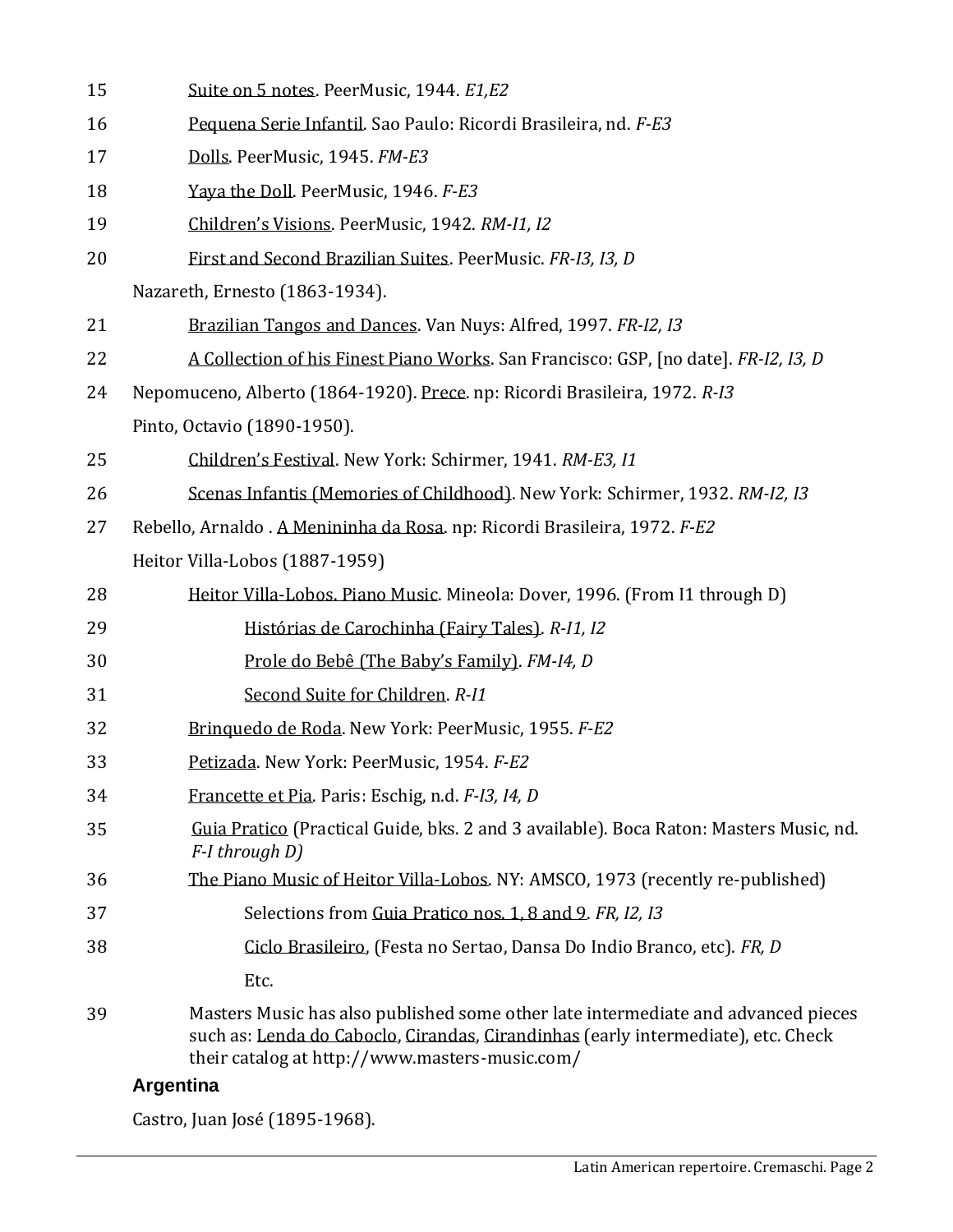Tangos. New York: PeerMusic. *FM-I3, I4*

Gianneo, Luis (1897-1968).

| 41 | Siete Piezas Infantiles (Seven Pieces for Children). New York: PeerMusic. FM-E1, E2,<br>E3                     |  |
|----|----------------------------------------------------------------------------------------------------------------|--|
| 42 | Musica Para Niños (Music for Children). PeerMusic. FM-E3, 11, 12                                               |  |
| 43 | Villancico. PeerMusic. FM-E3                                                                                   |  |
| 44 | [Tres Danzas Argentinas (Three Argentinian Dances). PeerMusic. FM-I3, I4.]                                     |  |
| 45 | Sonatina. PeerMusic. FM-I3                                                                                     |  |
|    | Ginastera, Alberto (1916-1983).                                                                                |  |
| 46 | Danzas Argentinas (Argentinian Dances). Durand. FM-I4, D                                                       |  |
| 47 | Doce Preludios Americanos (Twelve American Preludes. 1st volume.) New York:<br>Fischer, 1946. FM-I2, I3, I4, D |  |
| 48 | Malambo. Buenos Aires: Ricordi, 1947. FM-14                                                                    |  |
| 49 | Milonga. Buenos Aires: Ricordi, 1948. FM-I2                                                                    |  |
| 50 | Pequeña Danza (Little Dance, from ballet Estancia). New York: Boosey and Hawkes,<br>1991.                      |  |
| 51 | Rondo on Argentine children's folk tunes. New York: Boosey & Hawkes, 1971. FM-I4                               |  |
| 52 | Suite de Danzas Criollas. New York: Boosey and Hawkes, 1957. FM-14, D                                          |  |
| 53 | Tres Piezas. Buenos Aires: Ricordi, 1941. FM-14, D                                                             |  |
|    | Gonzalez, Luis Jorge. gonzallj@aol.com                                                                         |  |
| 54 | From Fiestas and Dances. Sounding Solitude Press. F-I3, 14                                                     |  |
| 55 | Sonatina Estival. Sounding Solitude Press. F-I4, D                                                             |  |
|    | Guastavino. Carlos (1912-2000).                                                                                |  |
| 56 | Cantos Populares. (10 pieces). Buenos Aires: Lagos, Ricordi. FR-I2, I3                                         |  |
|    | Diez Cantilenas Argentinas (10 movements). Buenos Aires: Ricordi, 1958. RF- 13, 14,<br>$\boldsymbol{D}$        |  |
| 57 | No. 1. Santa Fe para Llorar I3                                                                                 |  |
| 58 | No. 4. El Ceibo. 14                                                                                            |  |
| 59 | No. 8. Santa Fe antigüo. 13                                                                                    |  |
| 60 | No. 9. Trébol. 13                                                                                              |  |
| 61 | El chico que vino del sur. (single piece). Buenos Aires: Ricordi. RF-I3                                        |  |
| 62 | La Siesta (3 movements). Buenos Aires: Ricordi, 1955. RF-I4                                                    |  |
| 63 | Mis Amigos. (10 pieces). Buenos Aires: Ricordi. FR-I2, I3                                                      |  |
| 64 | Sonatina in g minor. Buenos Aires: Ricordi, 1950. RF-I4, D                                                     |  |